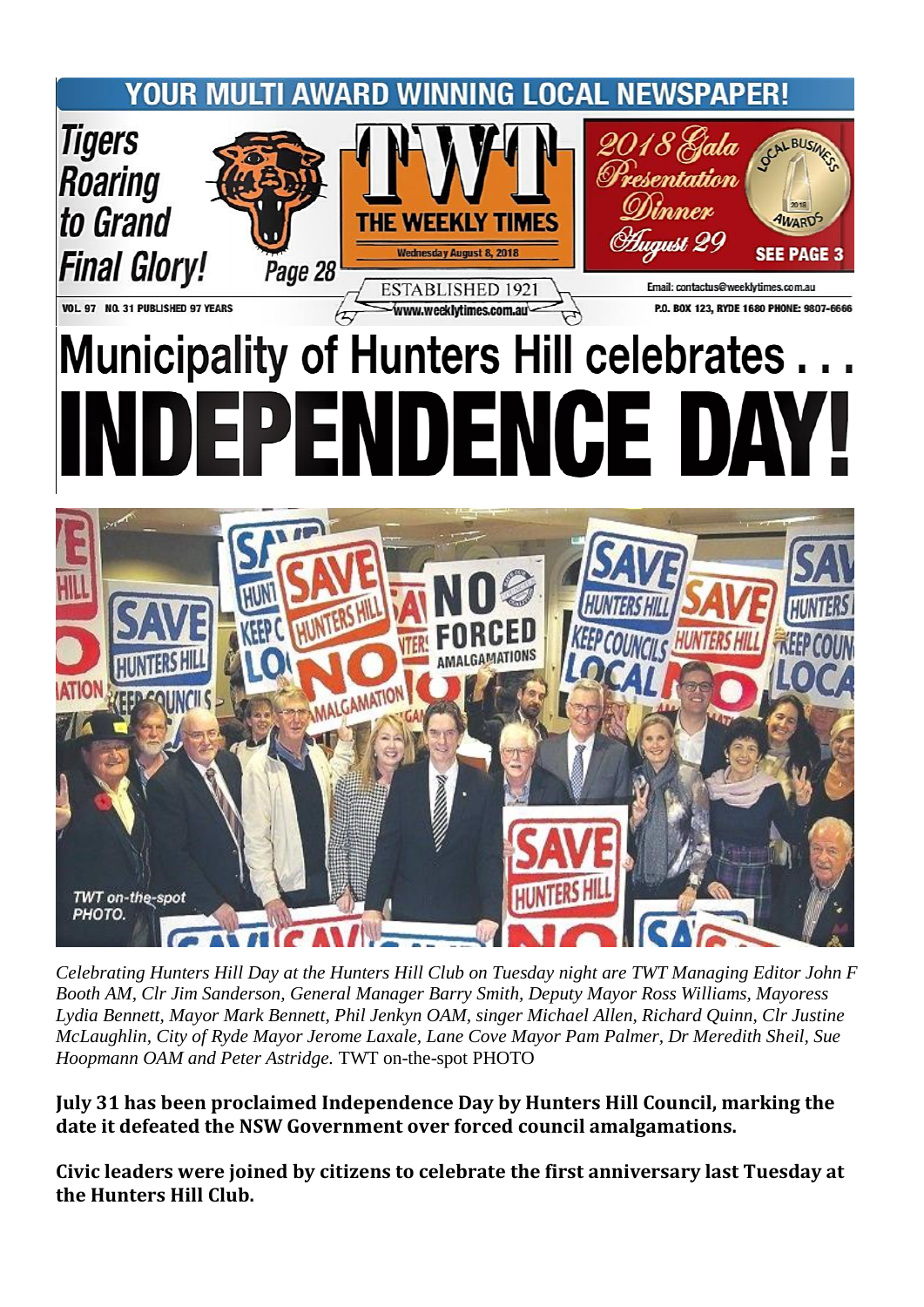## **WEEKLY TIMES was also praised for its role in the historic victory against the defeat of the Berejiklian Government – then Baird Government – dictatorship's proposed forced merger between Hunters Hill, Lane Cove and Ryde.**



Hunters Hill Mayor Mark Bennett told the celebration that it was the "ferocious opposition" by The Weekly Times that played a crucial role in forcing the government backdown.

"There was an important player in this Battle to Save Hunters Hill and that was The Weekly Times," he said.

"The Weekly Times made the government feel uncomfortable, it damaged the government. The actions of managing editor John F Booth were brave and fearless and Hunters Hill thanks The Weekly Times very, very much."

Lane Cove Mayor Pam Palmer, City of Ryde Mayor Jerome Laxale, Mosman Mayor Caroline Corrigan were at the celebration alongside Emeritus Mayor Peter Abelson of Mosman and Emeritus Mayor Cheryl Szatow of Ku-ring-gai.

*Hunters Hill Mayor Mark Bennett praises The Weekly Times Managing Editor John F Booth AM as brave and fearless. TWT on-the-spot PHOTO*



Hunters Hill's famous former Mayors Sue Hoopmann OAM and Richard Quinn spoke about the importance of saving Hunters Hill's local democracy and identity.

"This day, the 31st of July is etched in my memory, never to be forgotten and after we move on to our eternal reward others must remember it and make sure we are never put in this position again," Mr Quinn said.

"There was an important player in this Battle to Save Hunters Hill and that was The Weekly Times," he said.

## **The Weekly Times' May 18, 2016 front page**

Ms Hoopmann agreed, adding: "I say thank you every day of every year for this win and for our councillors and our community who aimed for the best and never gave in."

The celebration also paid tribute to Hunters Hill council staff, who were loyal to the community despite the threat of their jobs being axed in a merger.

"We still continue to suffer from merger fatigue, yet we were the only forced merger council that had a staff turnover rate of zero!" Hunters Hill General Manager Barry Smith said.

One of the campaign heroes was Phil Jenkyn OAM who joined The Weekly Times at every protest rally, whether it was in Martin Place, outside Parliament House or at the Hunters Hill Town Hall.

"This battle needs to be recognised and the true history needs to be told through the pages of The Weekly Times," he said.

"Hunters Hill Day needs to be celebrated every year and celebrated as the day of our identity and the day of our democracy."